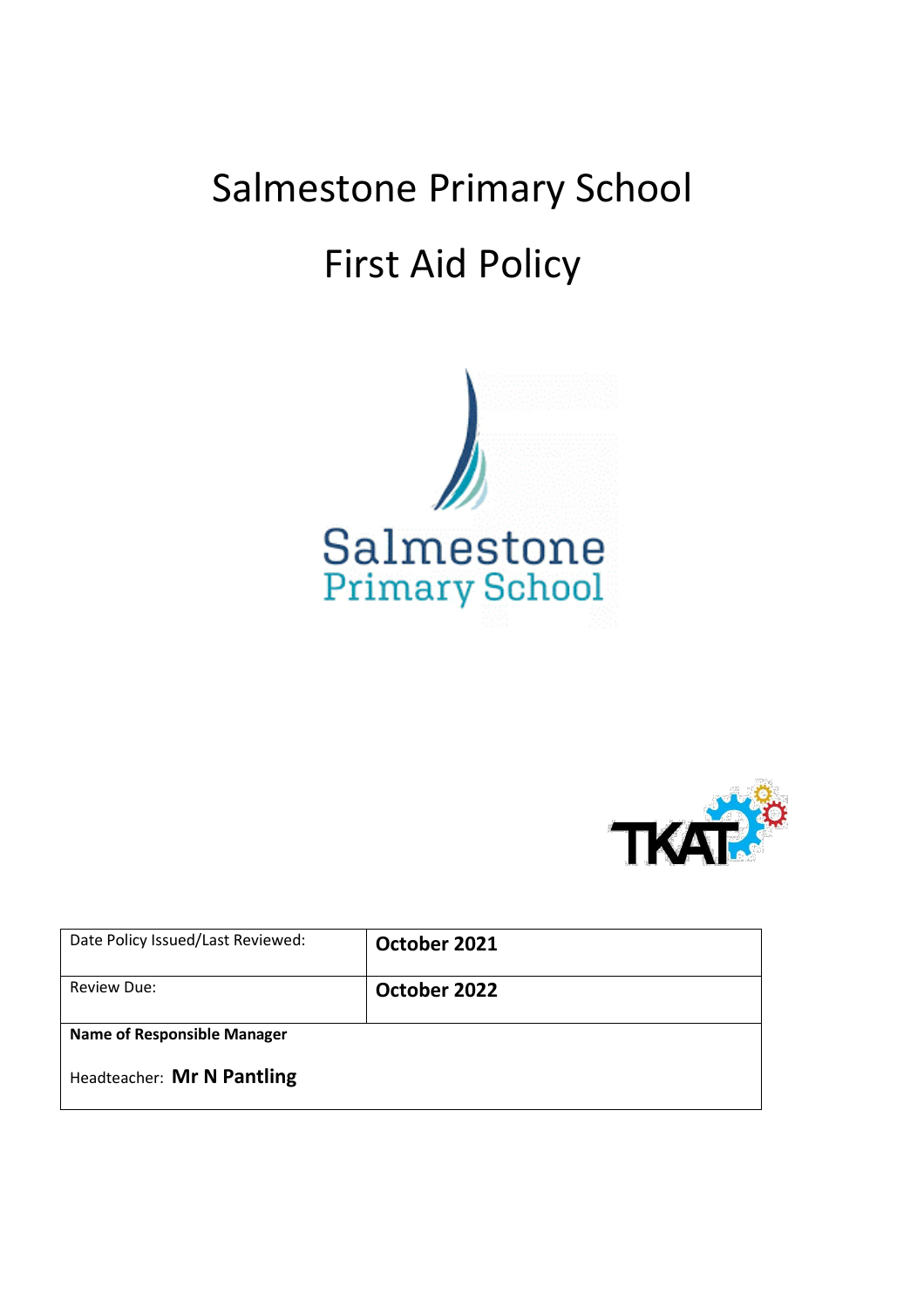## **Policy Statement**

Salmestone Primary School (SPS) will undertake to ensure compliance with the relevant legislation with regard to the provision of first aid for all employees and to ensure best practice by extending the arrangements as far as is reasonably practicable to children and others who may also be affected by our activities.

Responsibility for First Aid at SPS is held by the Headteacher.

All staff have a statutory obligation to follow and co-operate with the requirements of this policy.

## **Aims & Objectives**

Our first aid policy requirements will be achieved by:

- Ensuring that there are a sufficient number of trained First Aiders on duty and available for the numbers and risks on the premises in accordance with our First Aid Needs Assessment.
- Ensuring that there are suitable and sufficient facilities and equipment available to administer first aid in accordance with our First Aid Needs Assessment.
- Ensuring the above provisions are clear and shared with all who may require them

## **First Aid Training**

The Attendance Officer will ensure that appropriate numbers of qualified First Aiders, appointed persons and paediatric trained staff are nominated, that they are adequately trained to meet their statutory duties and undertake refresher training when necessary.

## **Qualified First Aid Staff**

At SPS there are qualified First Aiders across the academy, the office hold the list of First Aiders. They are responsible for administering first aid, in accordance with their training, to those that become injured or fall ill whilst at work or on the premises. There may also be other duties and responsibilities which are identified and delegated to the first aider (e.g. first aid kit inspections).

## **Early Years First Aid Trained Staff**

At SPS there are a number of Paediatric First Aid trained staff in place to meet the Early Years Foundation Stage (EYFS) statutory obligations. (See Annexe 2)

## **First Aid Provision**

- First aid equipment is stored in:
	- The school care suite
- All clearly indicated with a First Aid symbol. Small 'travel' First Aid kits are allocated to First Aiders for use throughout the school day, including break and during lunchtime periods. There are also First Aid grab bags in every classroom.
- First Aiders are responsible for checking their kits regularly and requesting stocks to be replenished. The class based HLTA is responsible for checking and replenishing all other First Aid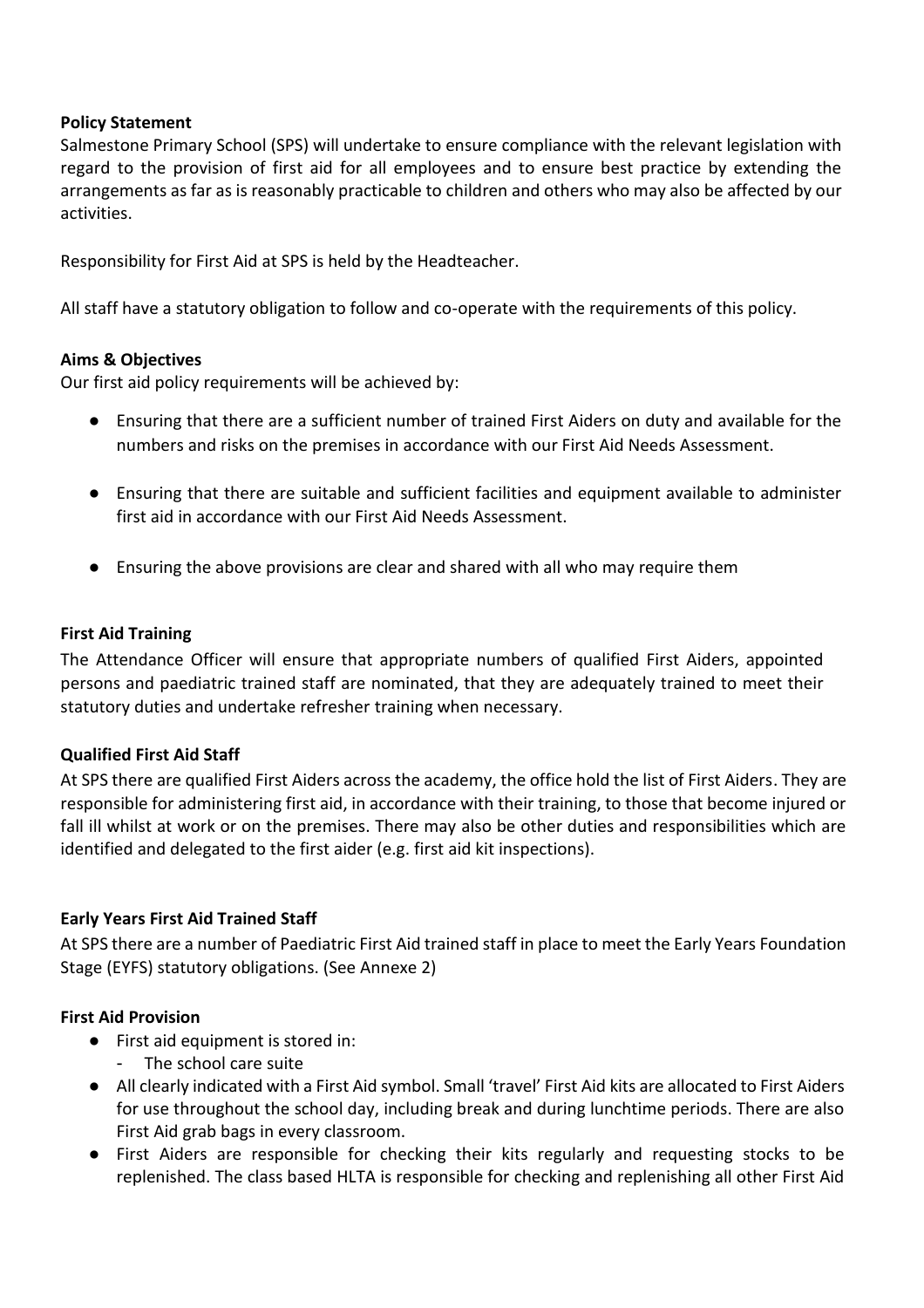supplies. All First Aiders must take First Aid grab bags, PEEPs and individual pupils' medical provisions (class medicines box/bag) with them on any evacuation of the buildings (in the event of a fire, emergency, serious occurrence or fire drill).

- **First Aid Travel kits and individual pupils' medical provisions must accompany groups of children on all educational school trips**.
- Inhalers must be clearly named; they are kept in a Medicines box in the classroom. They should be taken to the swimming pool and outside if lessons are taking place elsewhere on the site. They must always be taken on school trips.
- Disposable (latex free) gloves are available in each class and teaching base and should be used whenever dealing with bodily fluids.
- Children should not be asked to care for an injured peer where there is a likelihood of contact with bodily fluids.

## **Emergency Arrangements**

Upon being summoned in the event of an accident, the First Aider/appointed person is to take charge of the first aid administration/emergency treatment commensurate with their training. Following their assessment of the injured person, they are to administer appropriate first aid and make a balanced judgement as to whether there is a requirement to call an ambulance. A member of the Leadership team must be informed in the event of all serious accidents/injuries.

Do not move the patient if there is any concern that there may be a serious injury. Only move the patient into the recovery position if there are respiratory difficulties. Ensure the area is clear of spectators and obvious hazards, keep the casualty warm and remain on the scene until assistance arrives.

## **Contacting Emergency Services (see Annex 1)**

The First Aider/appointed person is to always call an ambulance on the following occasions:

- In the event of a serious injury
- In the event of any significant head injury
- In the event of a person becoming unconscious
- Whenever the First Aider is unsure of the severity of the injuries
- Whenever the First Aider is unsure of the correct treatment

In the event of an accident involving a child, where appropriate, it is our policy to always notify parents of their child's accident if it:

- is considered to be a serious (or more than minor) injury
- requires attendance at a hospital

Our procedure for notifying parents will be to use all telephone numbers available to contact them and leave a message should the parents not be contactable.

In the event that parents cannot be contacted and a message has been left, our policy will be to continue to attempt to make contact with the parents every hour. In the interim, we will ensure that the qualified First Aider, appointed person or another member of staff remains with the child until the parents can be contacted and arrive (as required).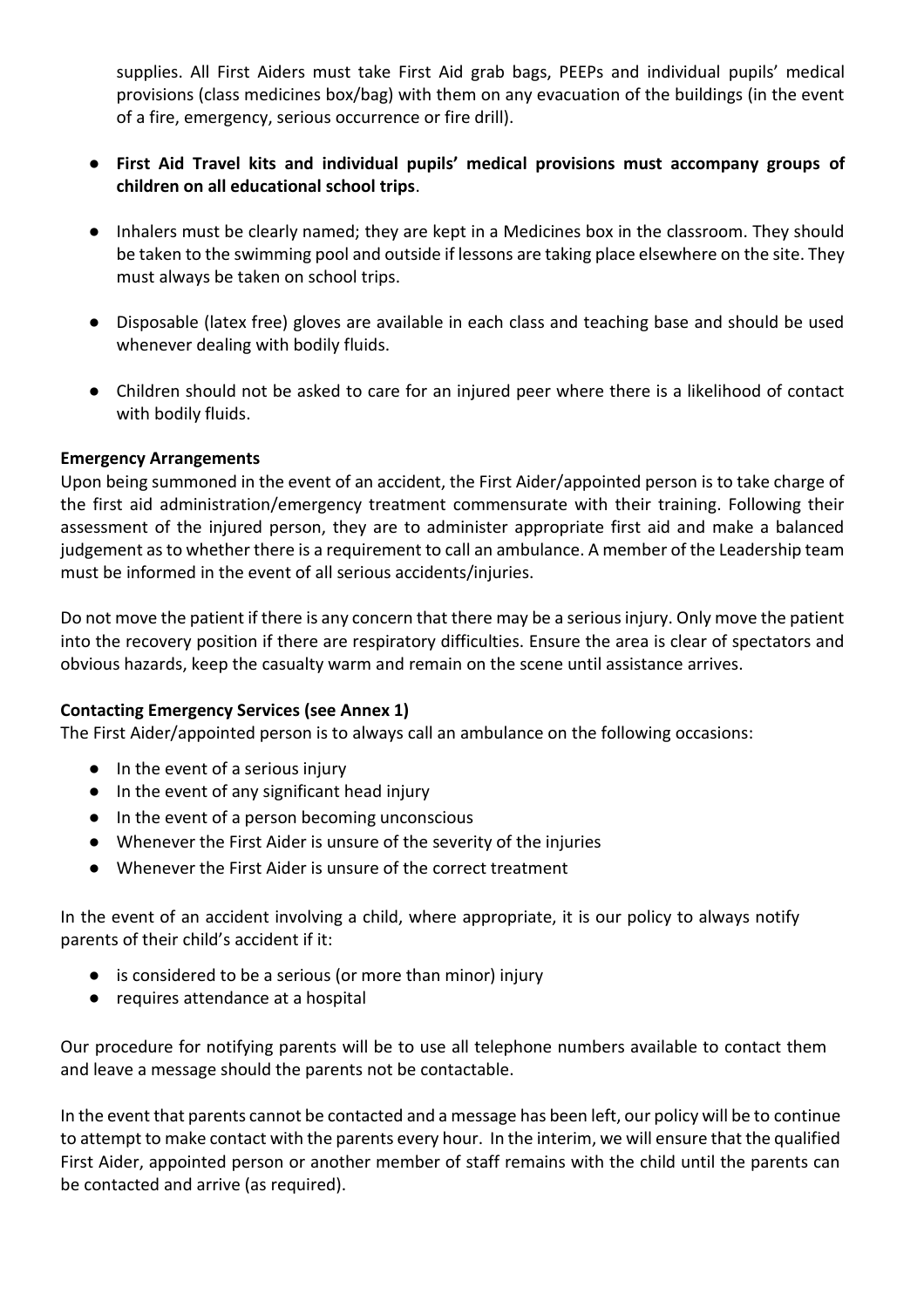In the event that the child requires hospital treatment and the parents cannot be contacted prior to attendance, the qualified First Aider/appointed person/another member of staff will accompany the child to hospital and remain with them until the parents can be contacted and arrive at the hospital.

In the event of a head injury (bump on head) a standard letter with advice will be sent home with the child.

# **Records**

All accidents to pupils requiring first aid treatment are to be recorded in the Pupil Accident Books with the following information:

- Name and age of injured person
- Name of the qualified First Aider/staff member
- Date of the accident
- Type of accident (eg. bump on head etc)
- Location of accident
- Treatment provided and action taken

All accidents to staff and visitors requiring First aid treatment, and any accident to a pupil requiring further attention, are to be recorded in the Accident Book and reported to HSE, if appropriate, under RIDDOR.

The Accident Books and Pupil Accident Books will be reviewed annually as part of the academy Health & Safety inspection and retained for three years.

**Related policies**: Drugs, Educational visits, Health and Safety, Supporting Pupils with Medical Conditions, Medicine- Administration to children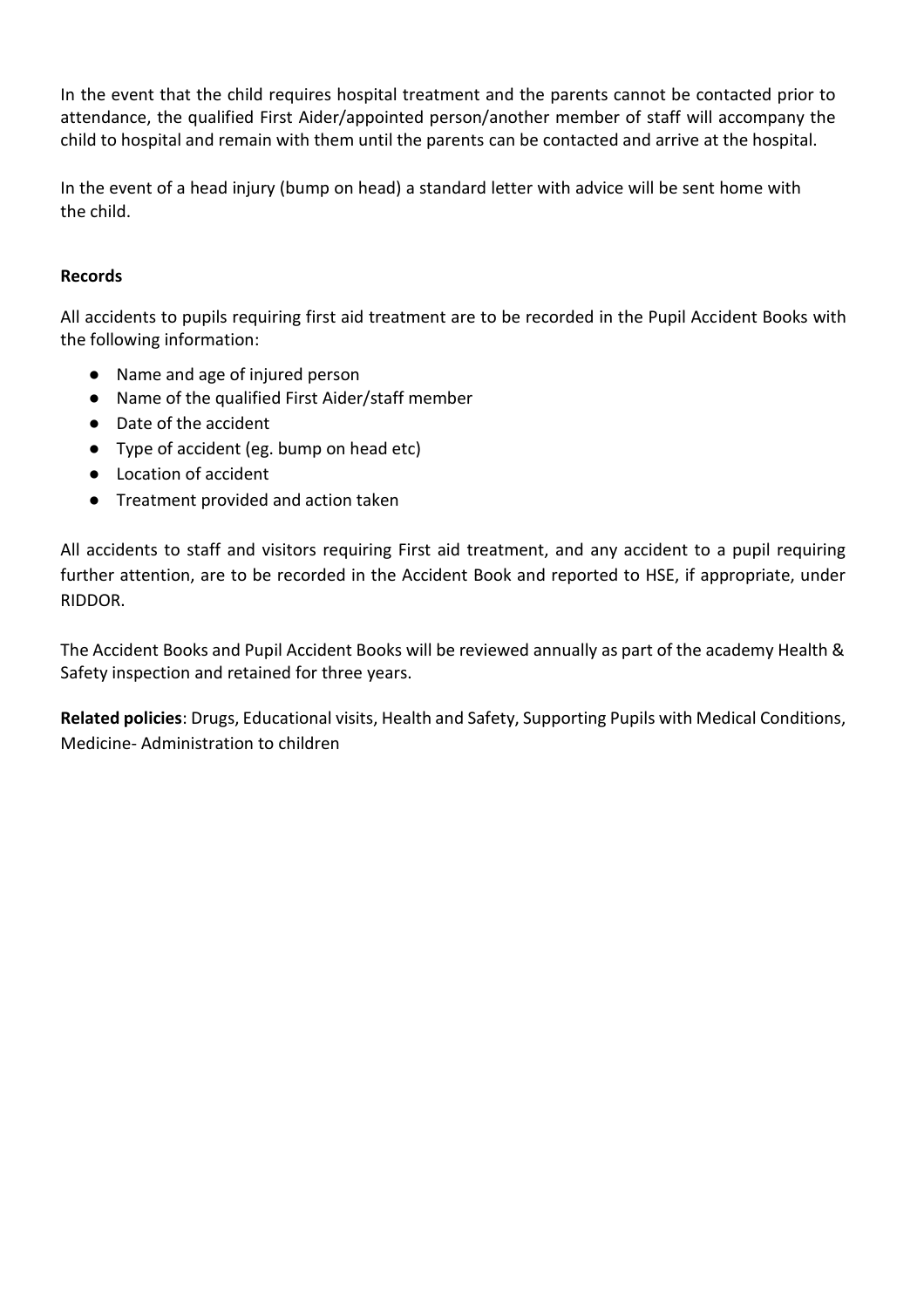## **ANNEX 1: CONTACTING EMERGENCY SERVICES**

#### **Request for an Ambulance**

## **Dial 999, ask for ambulance and be ready with the following information**

- 1. Your telephone number
- 2. Give your location as follows:
- 3. State that the postcode is
- 4. Give exact location in the school/setting (insert brief description)
- 5. Give your name
- 6. Give name of child and a brief description of child's symptoms

7. Inform Ambulance Control of the best entrance and state that the crew will be met and taken to the location

8. Check details of any medication/copy of Medical Health Care Plan is provided to the ambulance crew

## **Speak clearly and slowly and be ready to repeat information if asked**